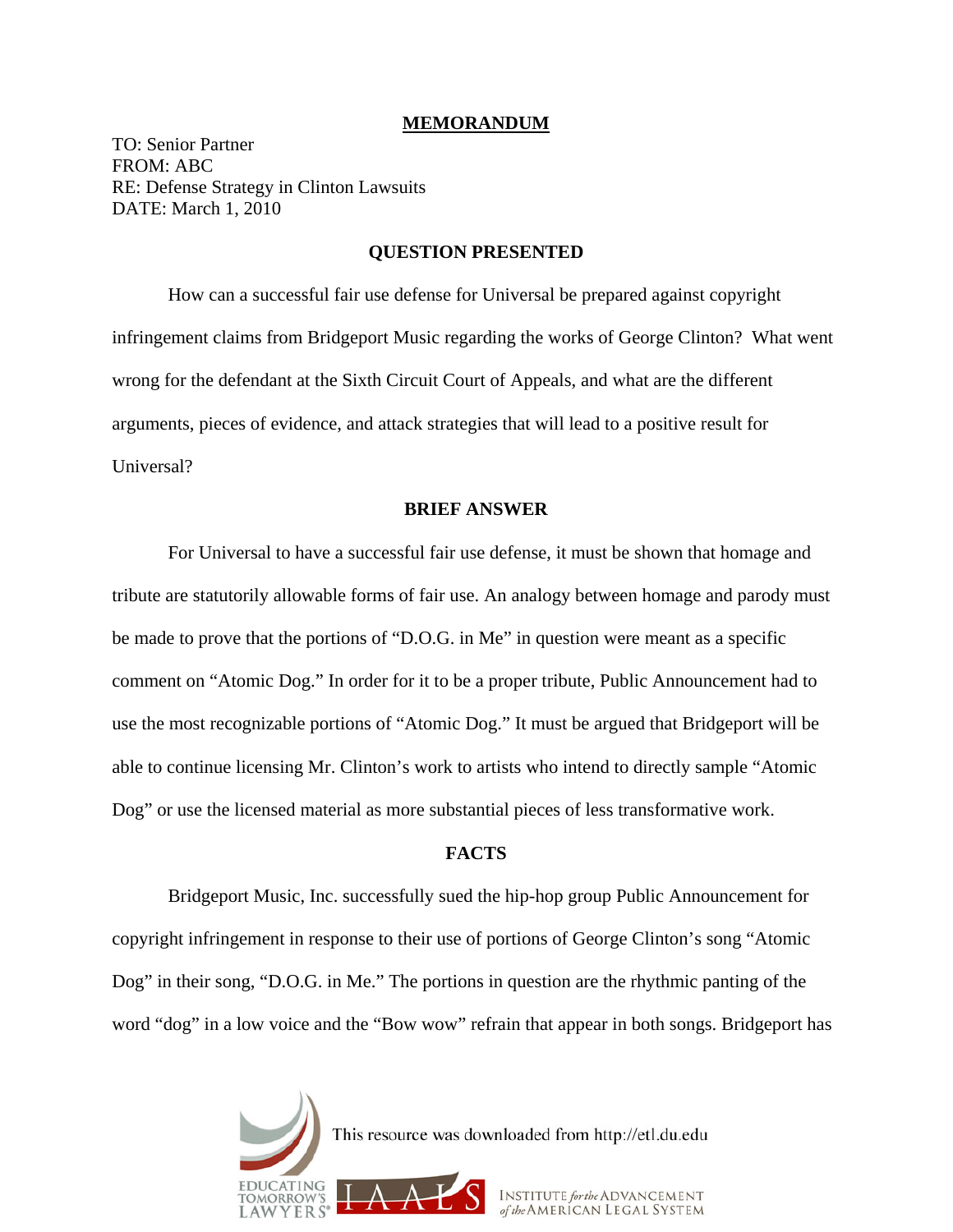licensed Clinton's work to other hip-hop artists for profit. Public Announcement's distributor, Universal, has retained the services of our firm after losing their appeal to the Sixth Circuit.

# **DISCUSSION**

 The fair use exception to the rights of copyright owners is codified in the Copyright Act of 1976, stating, ". . . the fair use of a copyrighted work . . . for purposes such as criticism, comment, news reporting, teaching . . ., scholarship, or research is not an infringement of copyright." 17 U.S.C. §107 (1976). Four balancing factors are set forth in the statute, identified by Congress as being especially relevant in determining whether a use was fair. The factors are not to be treated in isolation, and should be weighed together when their guidance is being sought. *Campbell v. Acuff-Rose Music Inc*, 510 U.S. 569, 578 (1994).

 The Court in *Bridgeport v. Universal* rejected Universal's fair use defense on the factor two grounds that "Atomic Dog" is "clearly within the core of copyright protection," factor three grounds that the parts of the original used by Public Announcement were distinctive and recognizable, and factor four grounds that there was an adverse effect on the market of the copyrighted work. 585 F.3d 267, 278 ( $6<sup>th</sup>$  Cir. 2009). Universal failed to frame the issues effectively, attack Bridgeport's claims properly, and offer evidence that could have lead to a favorable outcome.

 The Supreme Court has held that "parody, *like other comment or criticism*, may claim fair use under §107." *Campbell*, at 579 (emphasis added). Universal did not convince the Court that homage or tribute should be viewed with parody as a statutorily approved "comment." Universal needed to compare Public Announcement's actions to those of other artists making a statement about previous work. This would place the song into the acceptable "other comment" category discussed in *Campbell*. Universal failed to introduce evidence explaining how Public

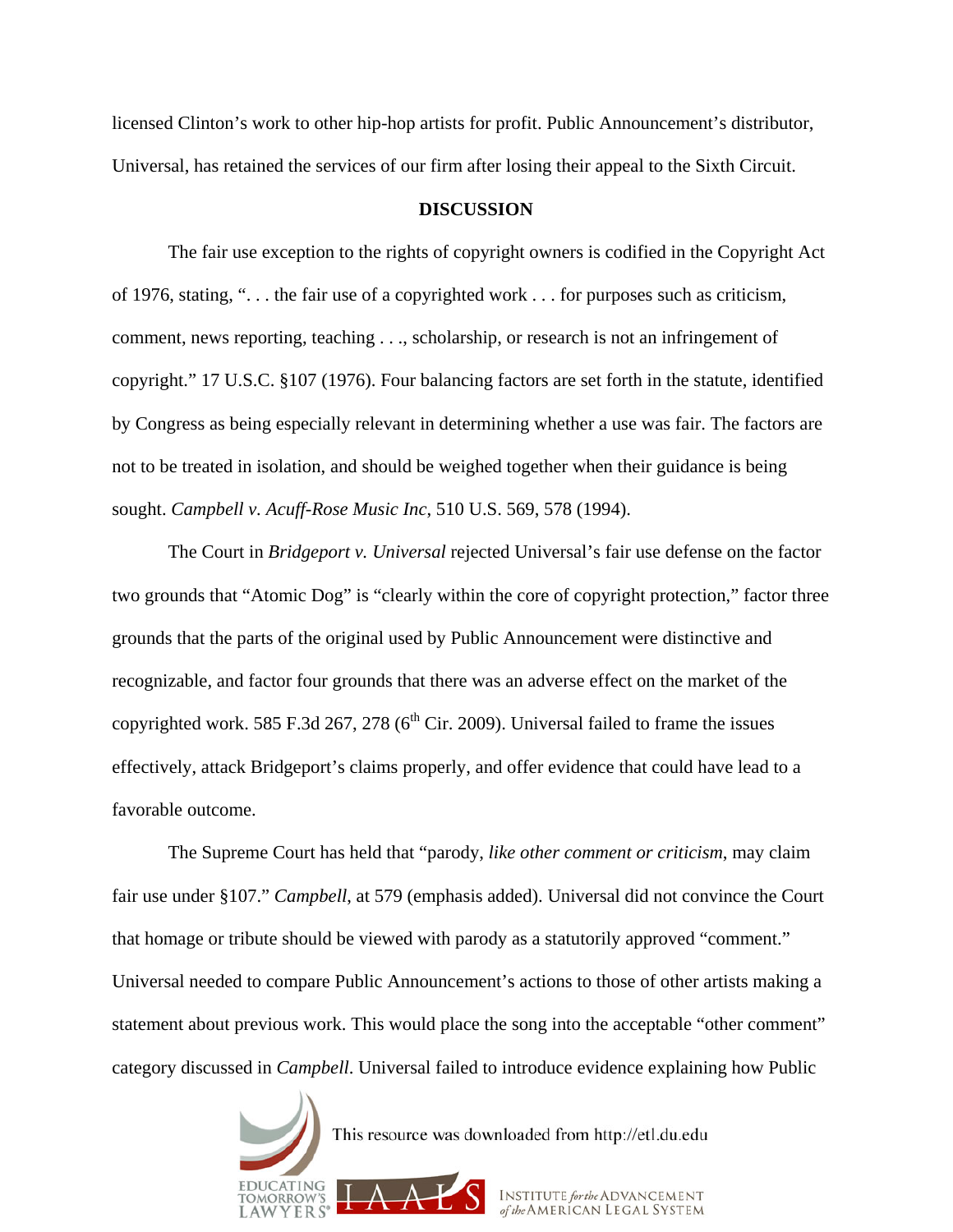Announcement's use of portions of "Atomic Dog" paid tribute to George Clinton. *Bridgeport*, at 278. In future litigation, Universal needs to have hip-hop and cultural experts testify that using the "dog" rhythmic panting and the "Bow wow" refrain in "D.O.G. in Me" is consistent with other legal tributes in hip-hop. The defense should also have the experts testify that it is not routine to acknowledge all tributes in the liner notes of albums, as the Court thought.

 In *Rogers v. Koons*, the Ninth Circuit held that a sculpture made by the defendant based on a copyrighted photograph was not a form of fair use. 960 F.2d 301 ( $9<sup>th</sup>$  Cir. 1992). Koons' fair use defense failed because the sculpture was a comment on society at large, not on Rogers' original work. *Id.* at 310. For the "parody as a comment" fair use defense to be effective, "the copied work must be, at least in part, an object of the parody, otherwise there would be no need to conjure up the original work." *Id.* at 310. Public Announcement's use of "dog" and the "Bow wow" refrain as comment is distinguishable from Koon's infringing use of the photograph for his sculpture. Testimony from the band members will confirm that the title "D.O.G. in Me" was inspired by the line "Nothin' but the dog in me" from "Atomic Dog." This is evidence that Public Announcement's use was intended as comment on Mr. Clinton's specific work, not society at large. Using pieces of an original work in a derivative to comment on the original is precisely the type of use the *Rogers* Court has interpreted the relevant law to allow. *Id.* Universal should make a *Rogers* comparison in all of its future fair use litigation.

The *Campbell* Court held that 2 Live Crew's extensive use of the main riff from Roy Orbison's "Oh, Pretty Woman" may be considered fair use, even though the "portion taken was the original's heart." 510 U.S. 569, 579 (1994). For a parody to be effective, it must use a portion of the original work familiar enough to conjure up "at least enough of that original to make the object of its critical wit recognizable." *Id.* at 588. Universal failed to make the argument that this